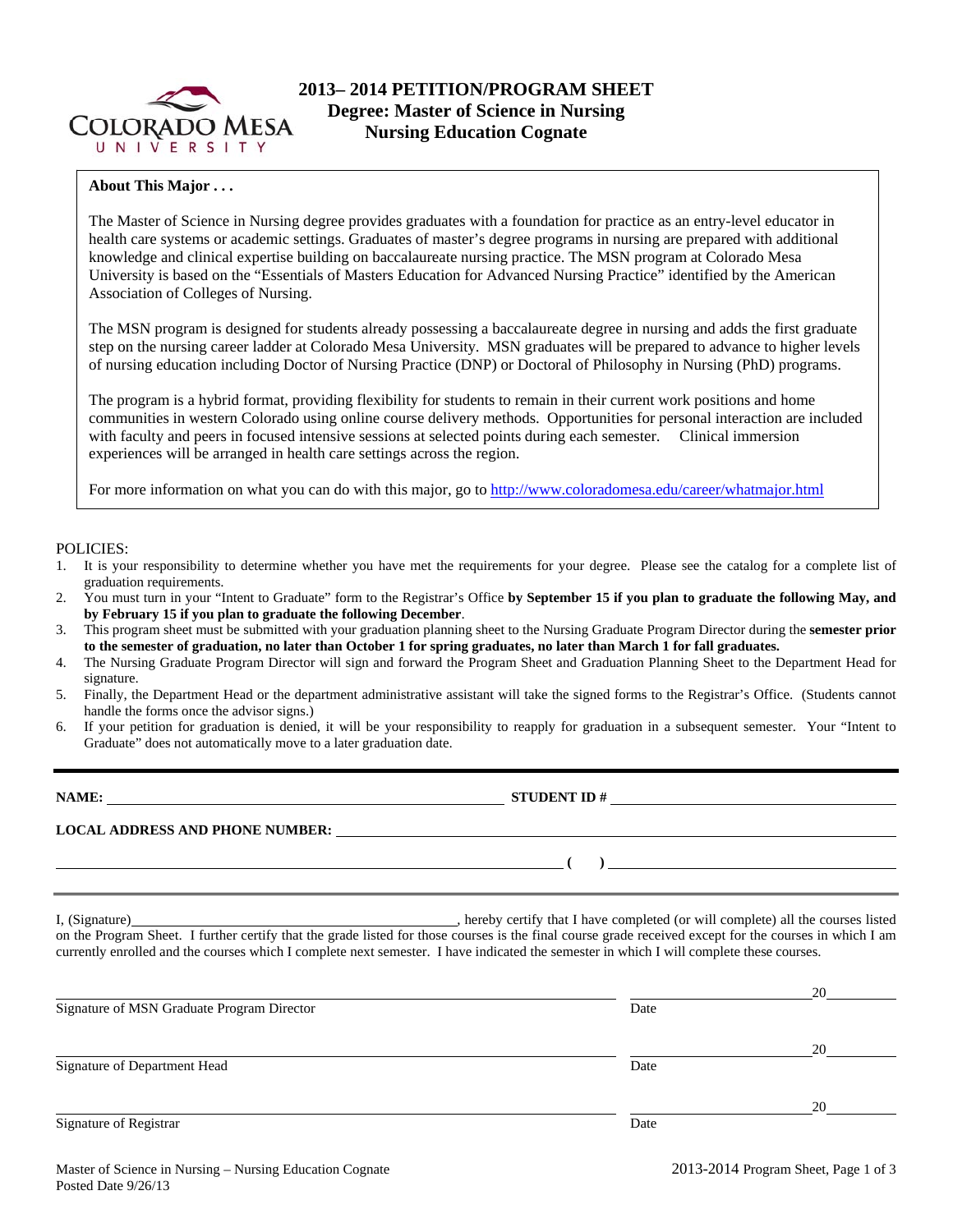#### **Students should work closely with a faculty advisor when selecting and scheduling courses prior to registration.**

Degree Requirements:

- Admission to the program follows the general admissions policies & procedures for graduate programs outlined in the university catalog.
- A bachelor's degree in nursing from a regionally accredited college or university is required, prior to beginning the program. Applicants must have maintained a GPA of 3.0 or better in baccalaureate nursing coursework.
- 36 Semester Hours are required for the Master of Science in Nursing Degree.
- No class grade lower than a "B" will be counted toward the degree.
- Applicants must hold a current, unrestricted license to practice as a registered nurse in their State of Practice.
- It is recommended that students work closely with a faculty advisor when selecting courses and scheduling classes prior to registration.

Course No Title Sem.hrs Grade Term

### **I. Required Core Courses** (18 Semester Hours)**:**

| <b>NURS 500 Theoretical Foundations</b>    | 3 |  |
|--------------------------------------------|---|--|
| <b>NURS 501 Nursing Research Methods</b>   | 3 |  |
| <b>NURS 502 Health Information Systems</b> | 3 |  |
| NURS 503 Organizational Leadership         | 3 |  |
| NURS 504 Health Policy                     | 3 |  |
| <b>NURS 505 Quality Improvement</b>        | 3 |  |

Course No Title Sem.hrs Grade Term

### **II. Nursing Education Cognate** (15 Semester Hours):

| NURS 525 Pathophysiologic Concepts     | 3  |  |
|----------------------------------------|----|--|
| NURS 526 Pharmacology for ANP          | 3. |  |
| NURS 527 Health Assessment for ANP     | 3  |  |
| <b>NURS 540Teaching Strategies</b>     |    |  |
| NURS 545 Curriculum Design and Eval. 3 |    |  |

## **IV. Capstone or Thesis** (3 Semester Hours):

NURS 575 Capstone Practice Project 3

## **V. Other Requirements:**

Completion of Oral Comprehensive Exam: Pass/Fail

Date completed: